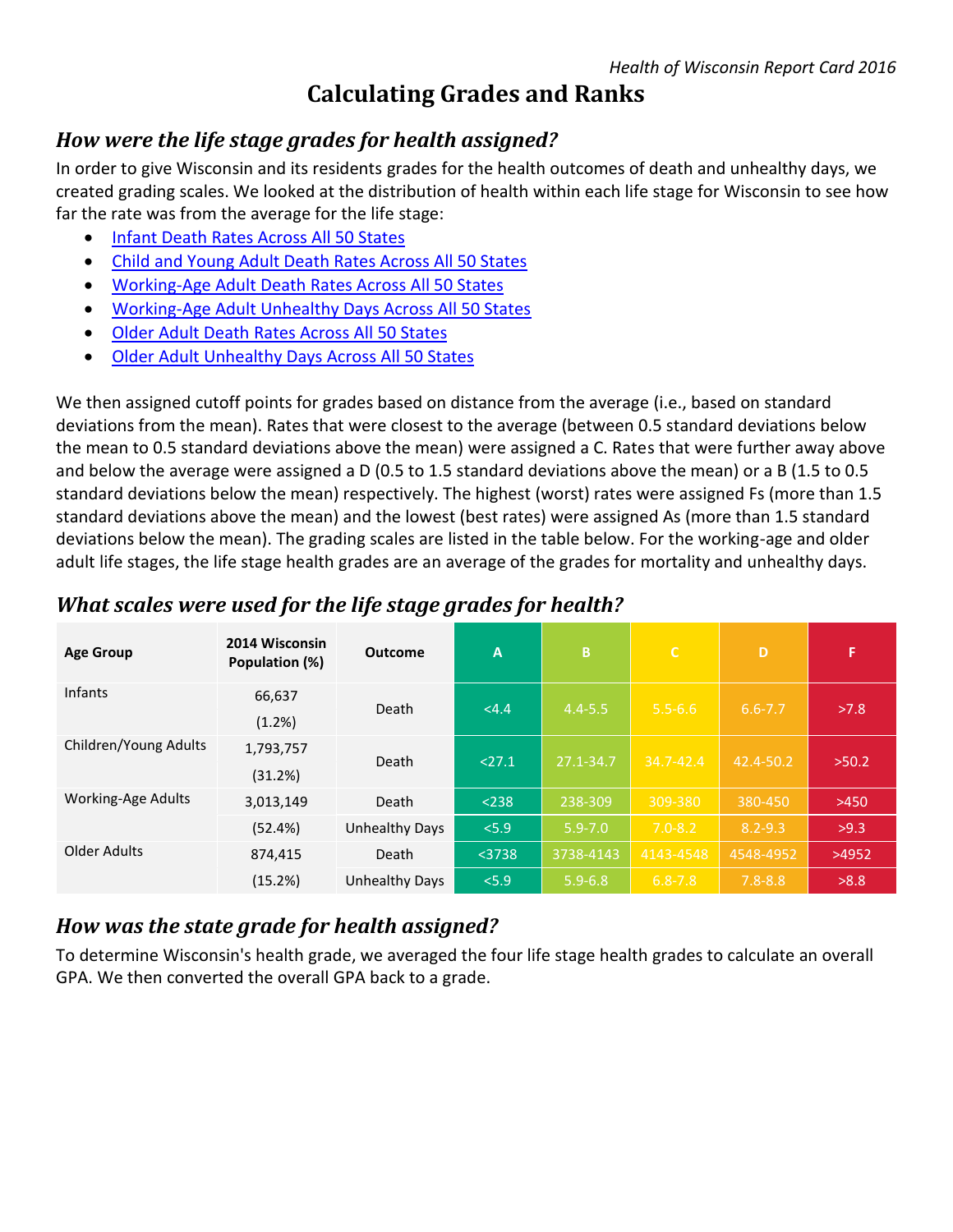#### *What scale did you use to convert GPA scores back to grades?*

| <b>GPA</b> range Grade |       |  |  |  |
|------------------------|-------|--|--|--|
| $3.75 - 4.0$           | ΙA    |  |  |  |
| $3.50 - 3.74$          | IA-   |  |  |  |
| $3.26 - 3.49$          | $B+$  |  |  |  |
| $2.75 - 3.25$          | в     |  |  |  |
| $2.50 - 2.74$          | $B -$ |  |  |  |
| $2.26 - 2.49$          | $C+$  |  |  |  |
| $1.75 - 2.25$          | C     |  |  |  |
| $1.50 - 1.74$          | C-    |  |  |  |
| $1.26 - 1.49$          | D+    |  |  |  |
| $0.75 - 1.25$          | D     |  |  |  |
| < 0.75                 | Е     |  |  |  |

# *How are all of the grades for the different outcomes and life stages weighted in order to combine all of these measures into an overall grade for health?*

The health grades from the four life stages are equally weighted when they are averaged to calculate the overall grade for health, so each life stage grade contributes one-fourth of the final health grade. However, the working-age adult and older adult life stage health grades are created by equally combining the life stage health grades for mortality and unhealthy days, while the infant and children/young adult health grades are based solely on mortality rates. The unhealthy days measure only contributes to the overall health grade through these life stages, making the overall health grade effectively based 75% on mortality rates and 25% on unhealthy days.

# *How were the subgroup grades for health assigned within each life stage?*

The outcome/life stage grading scales constructed to assign each state a life stage grade for health were also used to assign grades for each population subgroup within that outcome and life stage.

# *How were the life stage grades for health disparity assigned?*

The life stage health disparity grades are based on a weighted proportion of subgroup grades that were less than the best grade achieved by any subgroup. The method is based on an approach recommended by the U.S. Department of Health and Human Services (Keppel K, Pamuk E, Lynch J, et al. Methodological issues in measuring health disparities. National Center for Health Statistics. Vital Health Stat 2(141. 2005)). This approach is being used to monitor progress towards the Healthy People 2020 goals to eliminate health disparities by assessing disparity across multiple subgroups using an index of disparity.

To calculate life stage health disparity scores, we assigned a score of 4 for an A, 3 for a B, 2 for a C, 1 for a D, and 0 for an F to each subgroup's grade for mortality, and where applicable, unhealthy days. We then summed the differences between the best subgroup grade and each subgroup score, divided this sum by the number of subgroups minus one, and converted this score to a percent scale by dividing by four. The resulting disparity score can range from a value of zero percent disparity when all subgroups have the same grade to 100% disparity where one subgroup grade is an A and all other subgroup grades are Fs. (For the two younger life stages, the disparity score was based solely on available mortality rates for subgroups, whereas the disparity